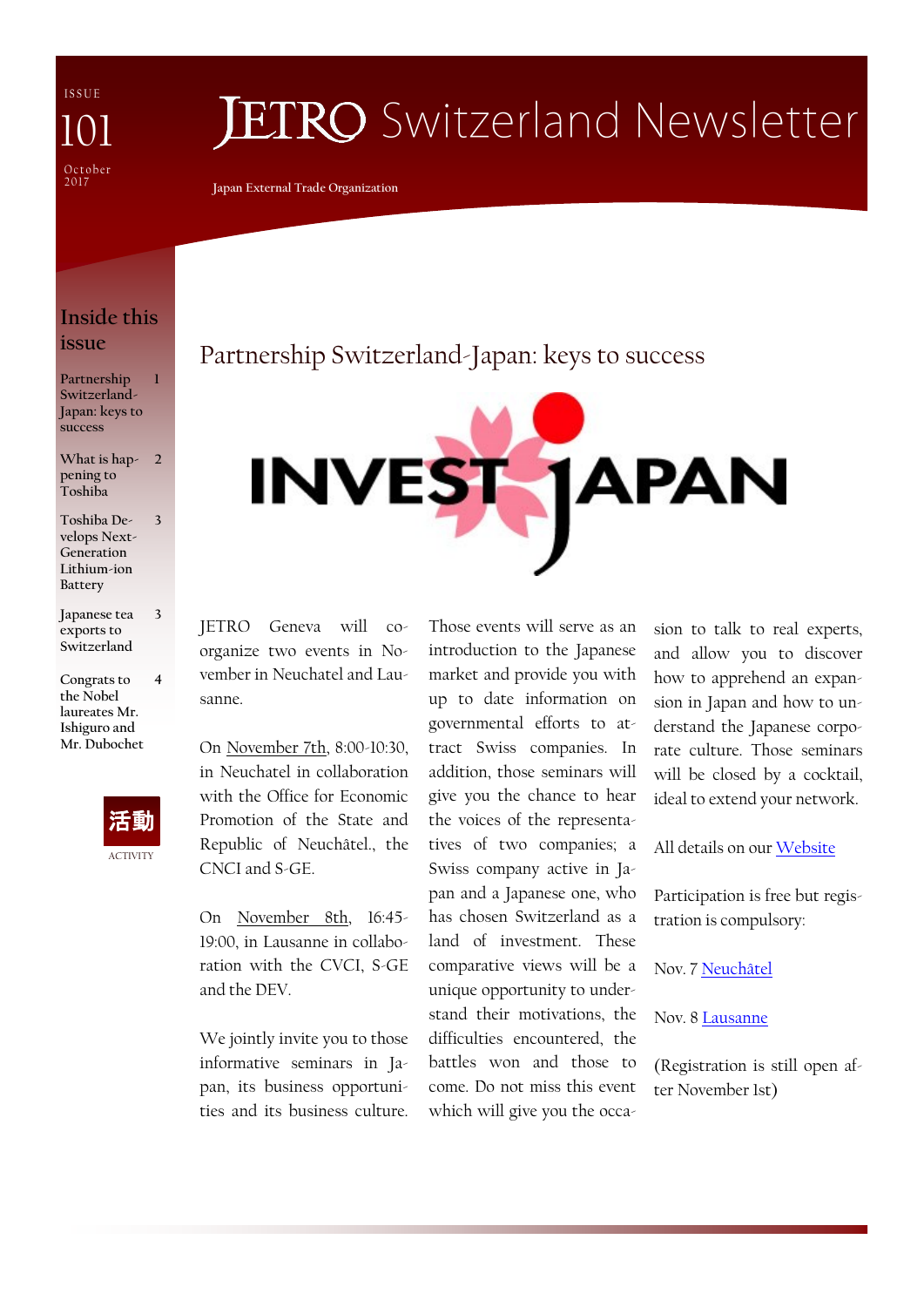## What is happening to Toshiba?

## 動向

**Origin**

SITUATION

Toshiba's roots date back to 1875 when the company was known as "Tanaka Manufacturer", the first Japanese telegraph company. Since then, Tanaka and later Toshiba have become one of the largest and most well known Japanese companies. For most people, Toshiba is an electronic devices manufacturer but the group is actually much larger and includes chemical and heavy industry related activates as well as semiconductors (world's third largest) and energy production. But since 2015, Toshiba, which was once among the top 10 largest Japanese companies, has been facing the risk of being delisted from the Tokyo stock exchange.

#### **Misfortune**

Why is that? Because of an accounting scandal revealed in 2015 and an unwise acquisition. In 2015, it appeared that Toshiba had presented inflated results for the previous seven years.

This scandal is related to the misfortune of Westinghouse, a US nuclear company bought by Toshiba in 2006. Unfortunately, Westinghouse's performances were poor, especially after the 2011 Fukushima incident, which negatively affected the nuclear industry all around the world. Eventually Westinghouse went in bankruptcy leaving to Toshiba a billion high bill to pay.

#### **De-listed?**

In order to avoid the company being de-listed, Toshiba needs to find fresh money by selling its memory division, the most profitable one. The Japanese government would like Toshiba to sell it to a "friendly" buyer since the memory division is highly strategical.

#### **Current situation**

Among the three consortiums considered for the acquisition, Toshiba has chosen the one leaded by Bain Capital. According to Toshiba's statement of September 28th, the Toshiba Memory Company (TMC) will be sold to K.K. Pangea, a joint company specially created for this purpose by Bain Capital. Several investors are part of Pangea. Bain Capital of course (¥212bn,) but also Toshiba (¥350.5bn), as re-investor, Hoya Corporation (¥27bn) the Korean SK Hynix (¥395bn) and four U.S. companies (Apple, Dell, Kingstone and Seagate for ¥415.5bn).

Lastly, a ¥600bn loan will be provided by financial institutions and banks.

The management will be jointly conducted by TMC and Bain Capital. The U.S. investors will have no common stock or voting rights and the SK Hynix will have no access

to TMC proprietary information and will not be allowed to own more than 15% of the voting rights for a 10 year period.

This said, with the investments of Toshiba and Hoya, Japanese companies will keep more than 50% of the common stock in Pangea.

#### **What will happen?**

In its press release Toshiba lists a couple of fundamental conditions that have to be meet to achieve the share transfer. Get the approval from antitrust authorities in certain jurisdictions, no prohibitions by governmental authority regarding the transfer agreement by the general assembly of Toshiba's shareholders.

Finally, Western Digital still wants to prevent the sale, but Bain Capital is determined to buy it, even if they have to exclude the small portion of the activity related to Western Digital. The sale has to be finalized before March 31st, 2018.

#### Source:

[Toshiba's press release](https://www.toshiba.co.jp/about/ir/en/news/20170928_1.pdf) Sep. 28 "Notice on the Signing of a Share Purchase Agreement with a Bain Capital-Led Consortium for the Sale of Toshiba Memory Corporation"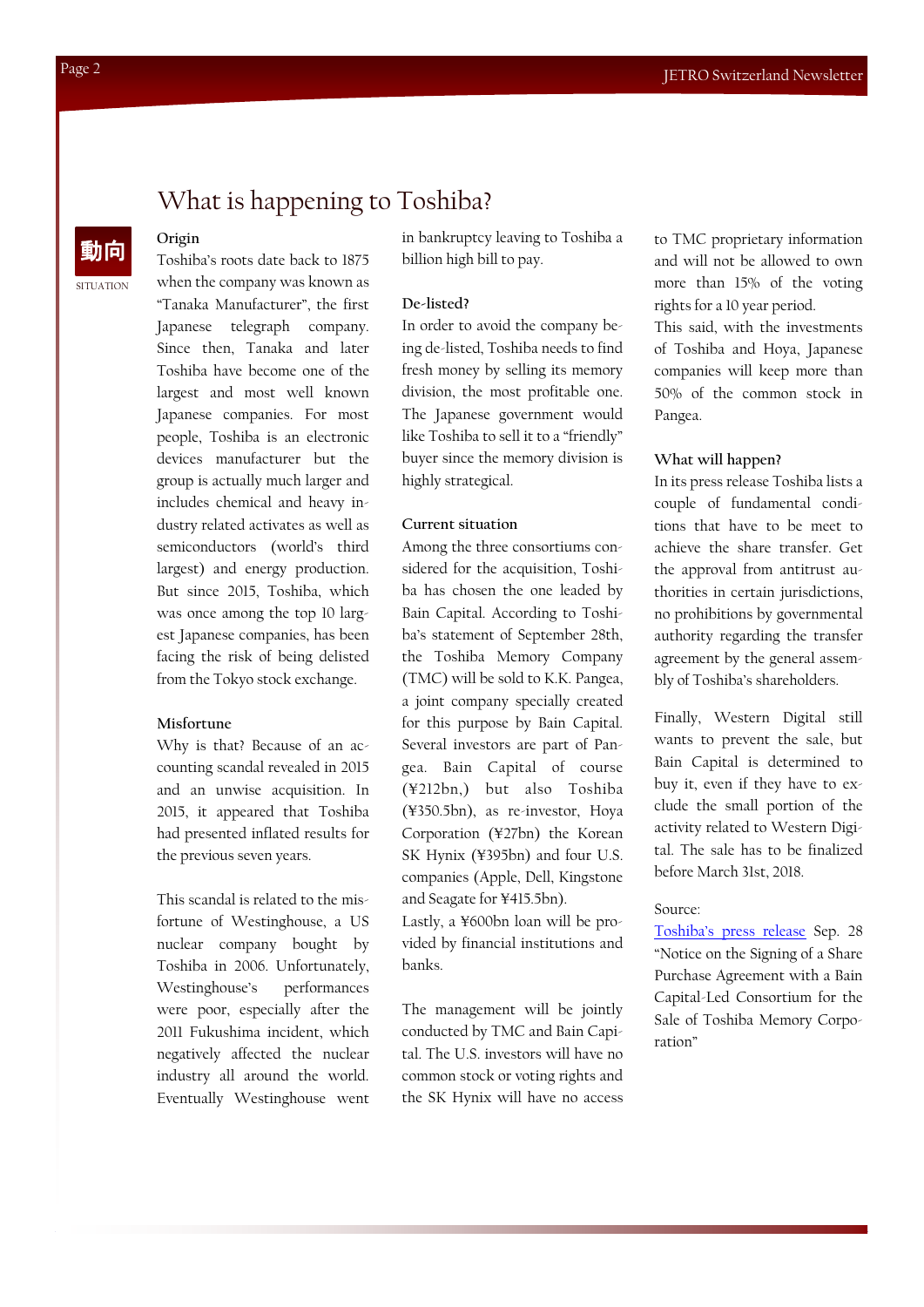If Toshiba is having a difficult time, the company still proves that it can innovate.

With an increasing autonomy and a decreasing production cost of batteries, electric cars are going to be more and more popular. However, one issue remains unaddressed: the re-charging time. For a daily use, long charging time are not so problematic, but for a long journey it is still a problem. As a leader in lithium-ion battery technology, Toshiba contributes to reduce the time with it nextgeneration SCiB battery. Using a new anode material (titanium niobium oxide), this new generation of batteries can use ultra-rapid

recharge and provide a 320km range in just 6 minutes. That is three time faster than the typical Li-ion batteries. This product will make a significant difference and will be released in 2019. It is now up to electric networks to evolve in order to handle with those super-fast charging batteries.







Source: Toshiba Corporation

Details on : https://www.toshiba.co.jp/about/press/2017\_10/pr0301.htm

## Japanese tea exports to Switzerland

The increasing popularity of Japanese tea can be seen in the trade statistics between Switzerland and Japan.

Japanese tea exports to Switzerland have multiplied by more than three over the last five years (c.f. the chart.) According to the Swiss-Japanese FTEPA, there has been no trade barrier for tea since day one (Sept. 1, 2009.) Since then there have been no obstacles and surely Swiss people are enjoying it. Last year, Switzerland imported 35 tons of tea for a value of CHF 1.3 M.



Source: Swiss Customs Administration Left scale value in CHF / Right scale quantity in kg